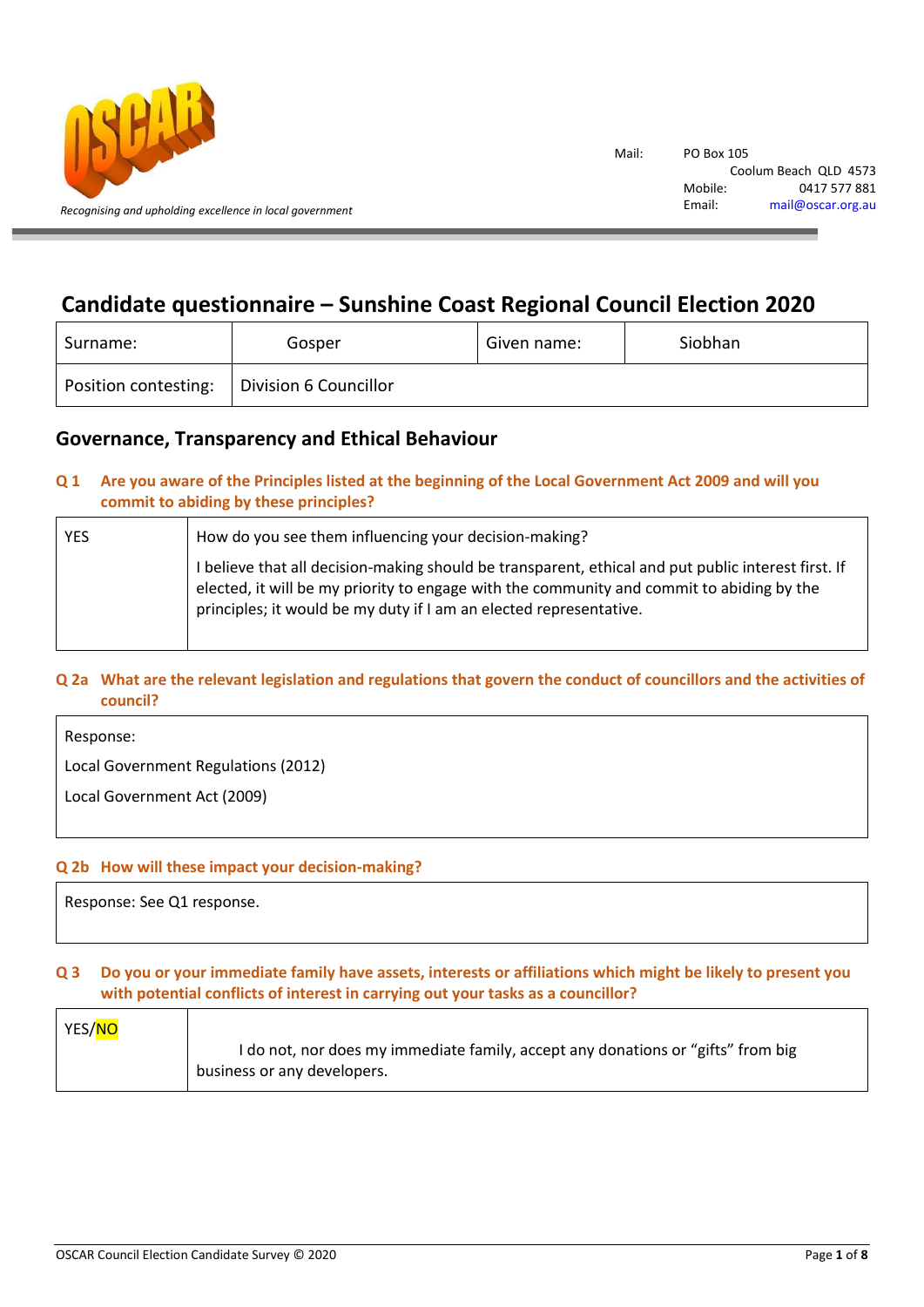**Q 4 As councillor/mayor you will regularly meet to vote on various matters. Some of these votes may be passed by a majority decision, yet there exists aspects which indicate some or all of the following: improper due process, breaches around what might be deemed 'reasonable action' according to duty of care, statutory instruments, local government legislative provisions, by-laws, policies, procedures and responsibilities. What action would you take?**

Response: If a major decision is made, I will respect it. However if the following listed above takes place during decision-making it should be called out.

#### **Q 5 Do you believe that all Council meetings should be open to the public?**

| <b>YES/NO</b> | I believe that all council meetings should be public. If a meeting is closed it should only be for |
|---------------|----------------------------------------------------------------------------------------------------|
|               | legal & confidential reasons.                                                                      |
|               |                                                                                                    |

**Q 6 Do you support providing requested information to the community without the need for individuals and organisations having to resort to Right to Information applications?**



**Q 7 Will you commit to voting to implement the live streaming and video recording of council meetings at Caloundra, Nambour and subsequently Maroochydore by 30 June 2020?**

|--|

**Q 8 Do you support that, once the previously published reasons for confidentiality have passed, the live recording, related documentation and information of the confidential meeting should immediately be made public?**

| <mark>YES</mark> /NO | If NO, why not? |
|----------------------|-----------------|
|                      |                 |

## **Q 9 Do you support all financial dealings of Council in relation to major projects such as, but not limited to, the Sunshine Coast Airport Expansion, The Maroochy CBD, the Broadband Cable, the City Hall and the Solar Farm being made fully available to ratepayers once a decision to proceed has been made?**

| <mark>YES</mark> /NO | If NO, why not? |
|----------------------|-----------------|
|                      |                 |

### **Q 10 What do you mean by, and how would you measure, sustainable development?**

Response: Sustainable development provides what the community needs at present without compromising the ability of future generation's needs. To me, sustainable development involves longevity and stability. Investing in renewable energy & utilities, restructuring the waste management system to reduce environmental harm, improve transportation options & accessibility and adequate green space for native flora & fauna to flourish.

#### **Q 11 Are you endorsed or supported by any registered political party?**

YES/NO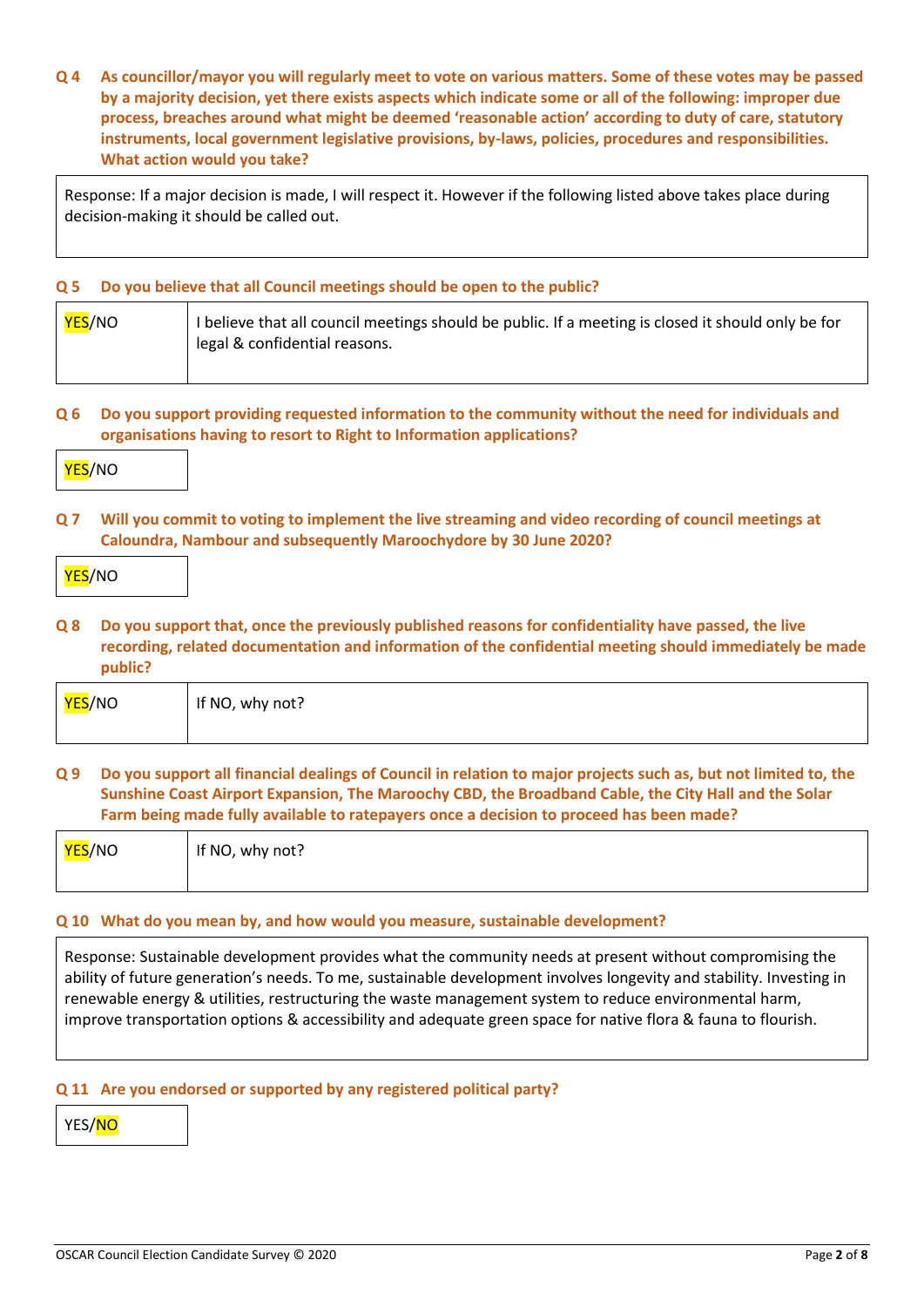# **Climate change**

## **Q 12 Do you accept that:**

| (a) | as the level of carbon dioxide in the atmosphere increases the proportion of the sun's<br>radiant energy that is retained by the earth increases?                                                                                             | YES/NO               |
|-----|-----------------------------------------------------------------------------------------------------------------------------------------------------------------------------------------------------------------------------------------------|----------------------|
| (b) | consequences of the increase in the retained energy include rising average<br>temperatures and major changes in weather patterns that can result in drought and<br>heavy rain in areas where such weather events had not previously occurred? | <b>YES/NO</b>        |
| (c) | the combustion of fossil carboniferous fuels such as coal, oil and natural gas has been<br>a major contributor to the increase in the level of carbon dioxide in the atmosphere<br>that has occurred since industrialisation began?           | <b>YES/NO</b>        |
| (d) | clearing of forest for agriculture and housing has also contributed to the increase in<br>carbon dioxide levels in the atmosphere?                                                                                                            | <b>YES/NO</b>        |
| (e) | the major source of greenhouse gas emissions for local government comes from the<br>decomposition of organic residues in landfill?                                                                                                            | <mark>YES</mark> /NO |
| (f) | maintenance of biodiversity as close as possible to what it was before human<br>intervention is essential for the healthy survival of the human species?                                                                                      | YES/NO               |

## **Q 13 What do you see as the key impacts of Climate Change on the Sunshine Coast?**

#### Response:

The Sunshine Coast and Australia as a whole will experience longer and more intense summers. This is due to extreme weather events that occur more often such as drought, fires, storms and floods. We must prepare ourselves for future weather conditions that could have devastating impacts on the environment and community. Climate change also impacts our economy, affecting key industries in our region such as agriculture and tourism. Regional areas of New South Wales and Victoria have had hard economic impacts due to the Summer Bushfires, due to loss of tourism and business, whilst rebuilding destroyed homes and buildings.

### **Q 14 How should the Sunshine Coast Regional Council deal with this now and into the future?**

Response:

- Improving our recycling system and waste management system, we can make more meaningful impact by getting recyclables out of landfill and introducing Council composting.
- Council can look at more carbon neutral transport solutions to a) get cars off the road b) ease the reliability of petrol cars.
- Installing LED street lights
- Invest in renewable energy and be a carbon neutral council. Current solar farm is at half capacity with a 109% return, cutting 20,500 tonnes of carbon emissions annually.
- Working with the community to transition to renewable energy and more sustainable living in everyday life (Solar panels regulated on all homes, rain gardens & water tanks on properties).
- Adding more green space and regenerating bushland.
- Be more prepared for future droughts, floods, fires and severe weather events Flood mitigation, working with First Nation peoples and emergency services.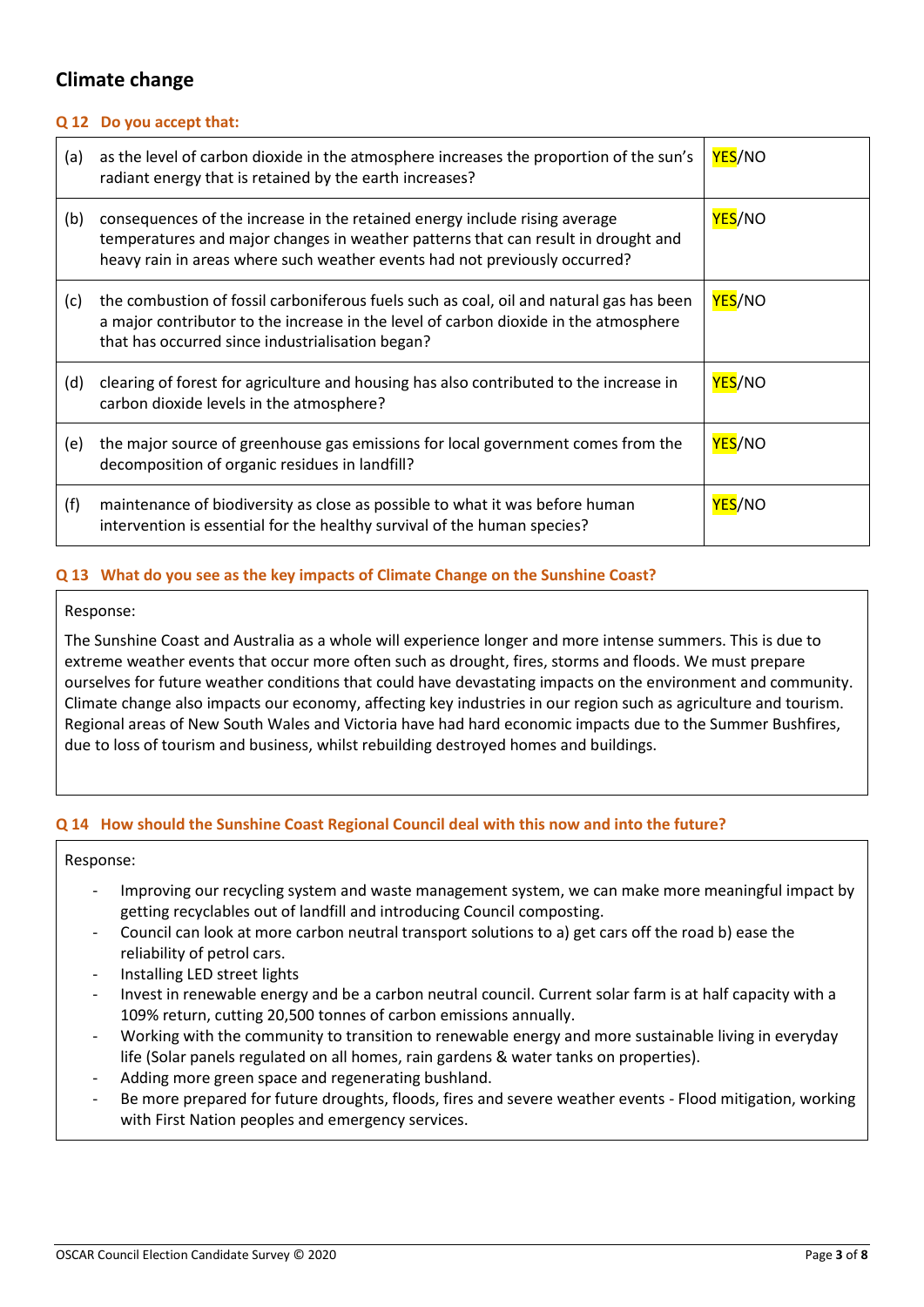## **Q 15 Do you support the SCRC in joining other councils in signing a Declaration of Climate Emergency?**

YES/NO However, actions speak louder than words.

**Q 16 Will you advocate for the SCRC to have a moratorium on any development proposed in areas vulnerable to the impact of climate change such as in flood-prone areas and coastal zones until such time as the Coastal Hazard Adaptation Strategy is completed?**

YES/NO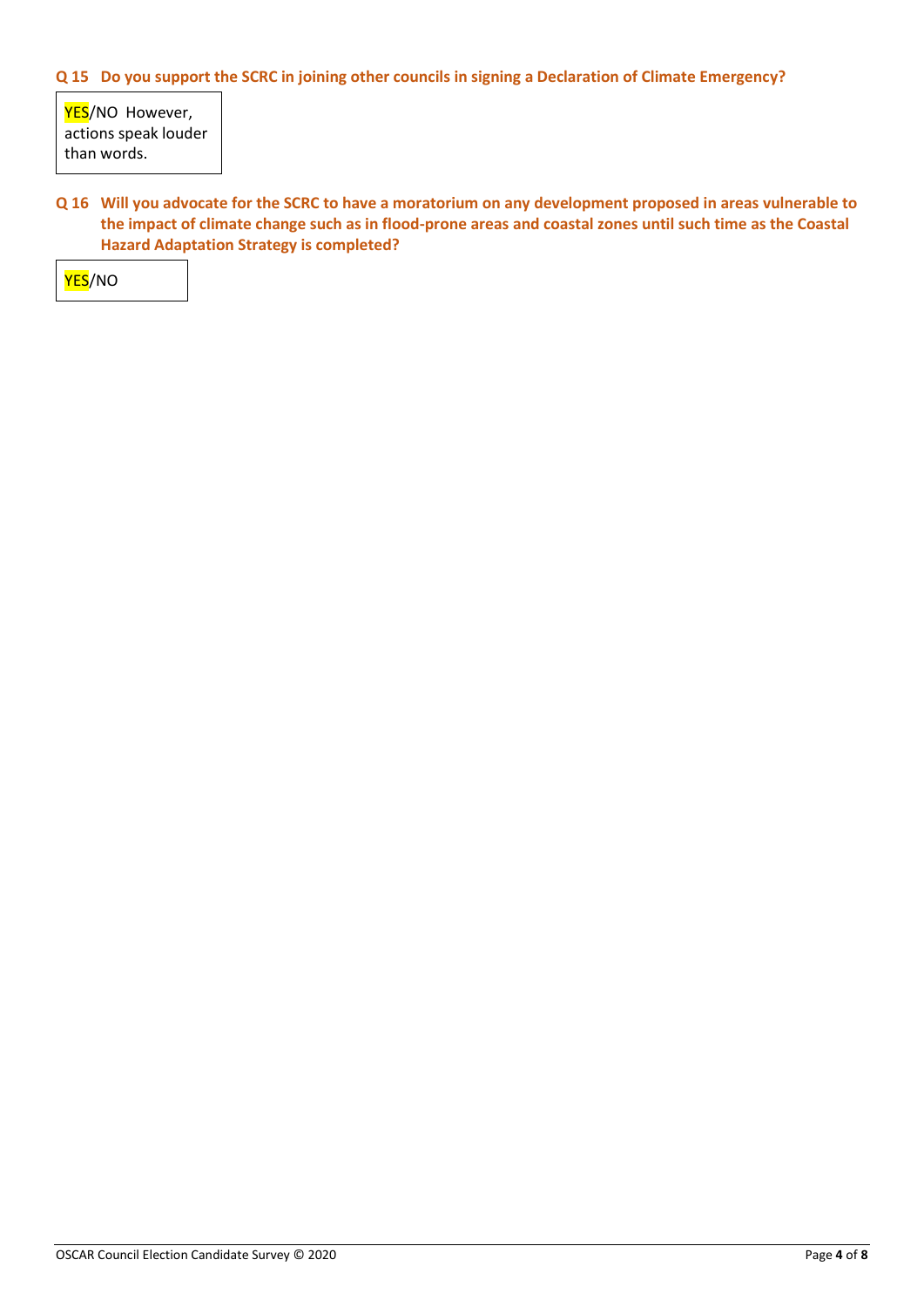## **Planning issues**

### **Q 17 Do you agree that:**

| (a) | development applications that conflict with the relevant Planning Scheme Acceptable<br>Outcomes and other planning instruments should be refused?                                                                                                                                                                       | <b>YES/NO</b> |
|-----|-------------------------------------------------------------------------------------------------------------------------------------------------------------------------------------------------------------------------------------------------------------------------------------------------------------------------|---------------|
| (b) | genuine community consultation should be undertaken in the early stages of a<br>Proposed Planning Scheme amendment and prior to being progressed to the state?                                                                                                                                                          | <b>YES/NO</b> |
| (c) | applicants wishing to lodge a Development application that substantially does not<br>comply, or seeks to over-ride the Planning Scheme should be advised to await the<br>formulation of the next planning scheme when they can lodge a submission on that<br>new planning scheme during the public consultation period? | <b>YES/NO</b> |
| (d) | that development that is vulnerable to the impacts of Climate Change, flooding, and<br>inundation be prohibited?                                                                                                                                                                                                        | <b>YES/NO</b> |

### **Q 18 Do you agree that:**

| (a) | Planning Scheme provisions regarding density, site cover, height and parking<br>requirements must comply with the Acceptable Outcomes in the Planning Scheme?                                       | YES/NO        |
|-----|-----------------------------------------------------------------------------------------------------------------------------------------------------------------------------------------------------|---------------|
| (b) | financial contributions in lieu of the provisions of onsite parking should not be<br>allowed unless improvements are provided within 200 metres of the development?                                 | <b>YES/NO</b> |
| (c) | greater enforcement is needed where a developer constructs (or private certifier<br>signs off) other than what has been approved, particularly in relation to height and<br>density of development? | <b>YES/NO</b> |

## **Q 19 What is your understanding of when it is appropriate to override the Planning Scheme, when there are conflicts?**

Response: The Planning Scheme should never be overridden due to a development application. This especially the case when it conflicts with community interests and has negative environmental impacts. Before approving any applications that don't align with the Town Plan must seek feedback from the community. Involving residents in decision making not only shows transparency but true engagement.

## **Q 20 Would you support extending submission timeframes from the statutory minimum in relation to Planning Scheme amendments?**

## YES/NO

**Q 21 The floodplains of the Sunshine Coast have been extensively filled primarily for urban development. This has increased the risk to people, property, infrastructure and the environment from coastal inundation and flooding and contributes to greater exposure to extreme weather events associated with climate change. Planning instruments, State Planning regulation and various reports give regulatory and guidance material regarding floodplain management with land-use one of the key areas to avoid and manage risk. Will you act to prohibit further development on the floodplains?**

### Response:

 I have always disagreed with development, especially housing, on flood plains. Homes are no longer built for flood prone areas and don't have the proper elevation or drainage. The Sunshine Coast has a lot of low layering area and we need to be practical on where development is approved. I would rather see floodplains such as Twin Waters West remain as reserves and parks.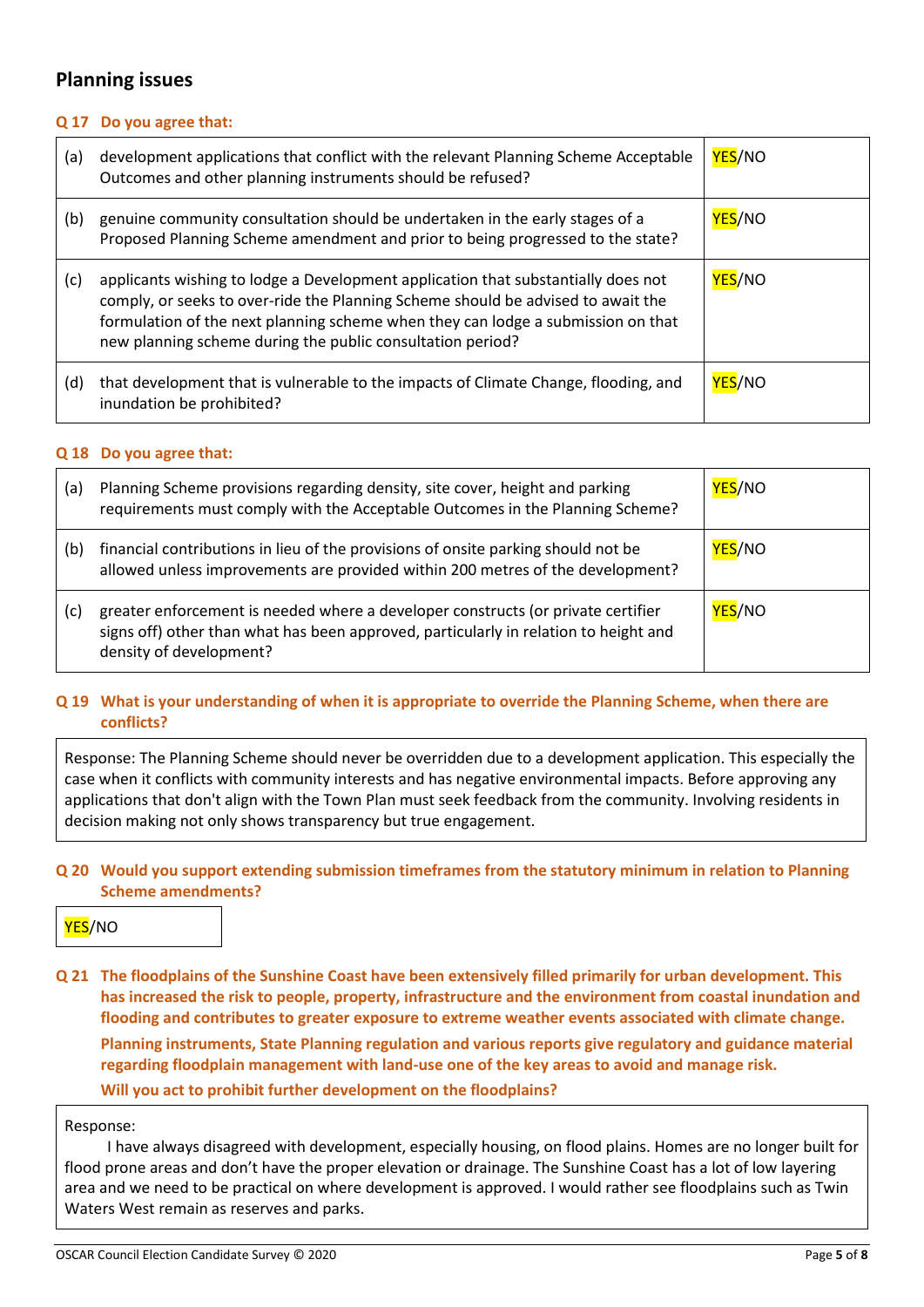## **Q 22 With respect to the South East Queensland Regional Plan (Shaping SEQ) that was given effect on 11 August 2017, do you support the Plan in its current form relating to the Northern sub-region, including designation of the Urban footprint and population targets?**

YES/NO

## **Q 23 Do you support the proposed Coolum West intense residential/mixed use development and wave pool proposal on significantly constrained land, which is also outside the urban footprint?**

| YES/NO | If NO, will you, if elected to council, support SCRC advocating to the State Government against |  |
|--------|-------------------------------------------------------------------------------------------------|--|
|        | this proposal? YES/NO                                                                           |  |

### **Q 24 What is your view in relation to this statement:**

*"ALL mixed-use multi-residential buildings requiring a Material Change of Use (MCU) must be "impact assessed" except where compliance is achieved with all relevant SCPS "Acceptable Outcomes" in the codes applicable to each development application. Community notification and rights of appeal in the P&E Court will therefore be restored for all non-compliant applications simply by this change"*

### Response:

Acceptable Outcomes are not enforceable under the Planning Act guidelines, however Performance Outcomes are enforceable. I would like to see changes to the guidelines immediately for community benefit.

## **Q 25 The coastal hazard and "erosion prone area" is defined by the Queensland Government and State Planning Policy Guidance states redevelopment is to "avoid urban footprint expansion into erosion prone areas (3.2)".**

**How will you participate in supporting a change to limit or avoid increases in the footprint and density of medium and high rise mixed use -residential buildings in these designated coastal hazard areas to reduce overall risk?**

### Response:

There is an ever increasing demand for beachside residence on the Sunshine Coast and throughout Australia. This has resulted in applications for high density housing closer to the beaches, which requires urgent attention. Council must Developing too close to the coastal front has dire environmental impacts and consequences. If elected, I will strongly advocate for limiting development in erosion prone areas.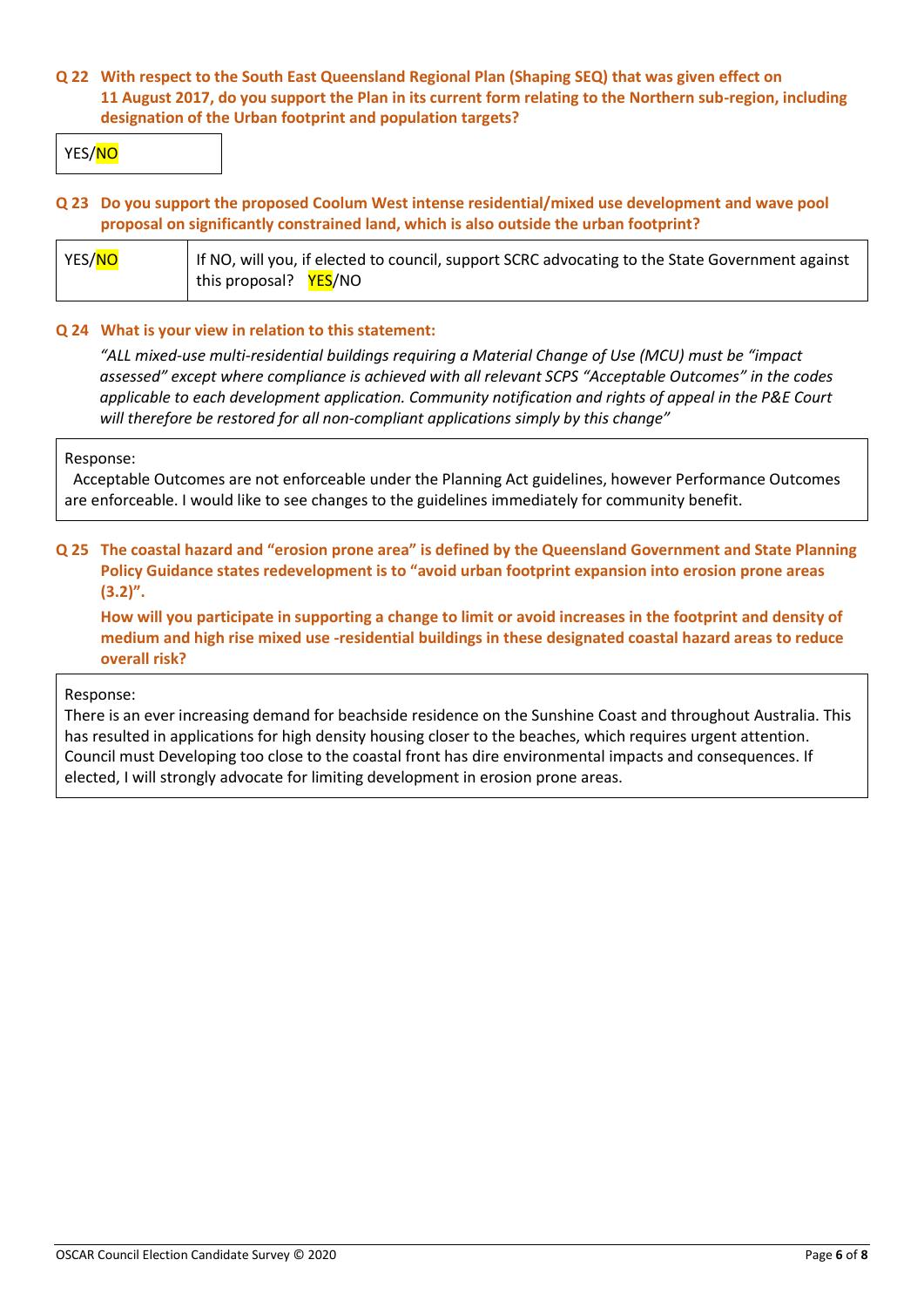# **General**

## **Q 26 The Sunshine Coast Regional Council ratepayers have been consistently hit with annual rate increases much higher than the region's CPI. How would you address this?**

## Response:

 I want to see the future council have strong fiscal management, by providing adequate services and required infrastructure for our population growth and work to reduce rates.

**Q 27 Would you support a proposal that all Statutory Community Engagement exercises either by Council or other parties (including developers) must be carried out by a demonstrably independent and professional third party organisation according to specific pre-determined parameters?**

YES/NO

**Q 28 Do you support the Environment Levy and its policies, including continued acquisition of land for conservation, partnership funding for Land for Wildlife and other environment programs?**



## **Q 29 Do you live in the division for which you are standing as a Councillor?**

YES/NO/NA

## **Q 30 If elected, how do you intend to engage with your community?**

Response:

- By being involved by local community group
- Pop-up stalls throughout Division 6 to regularly engage with residents
- Utilizing social media livestream forums/Q&A, posting issues and topics so residents can comment their thoughts and opinions
- Personalised newsletter rather than the standard one made by Council

### **Q 31 If elected as a Divisional Councillor how will you advance the specific needs of your Division?**

Response:

By working with the community and listening to their needs.

Staying engaged and focusing on local matters.

I want to see Council-owned parks maintained, improve parking in Buderim and Sippy Downs, provide solutions to easing traffic congestion and protect our local environment.

I want Division 6 to be a place of accessibility, by connecting footpaths to local shops, schools, university, TAFE and parks.

I would love to see Harmony connected by public transport and create a second road to access Harmony.

### **Q 32 Why do you think that you are the best candidate for your Division or as Mayor?**

Response:

 As a young person who has grown up here on the Sunshine Coast, I am heavily invested in the future of our region. As more and more big developments are approved by State and Local government, I do not want to see our community left behind. What I lack in experience I make up for in passion, foresight, innovation and honesty. It is important to have these characteristics in Council to create diversity and balance. I am a compassionate